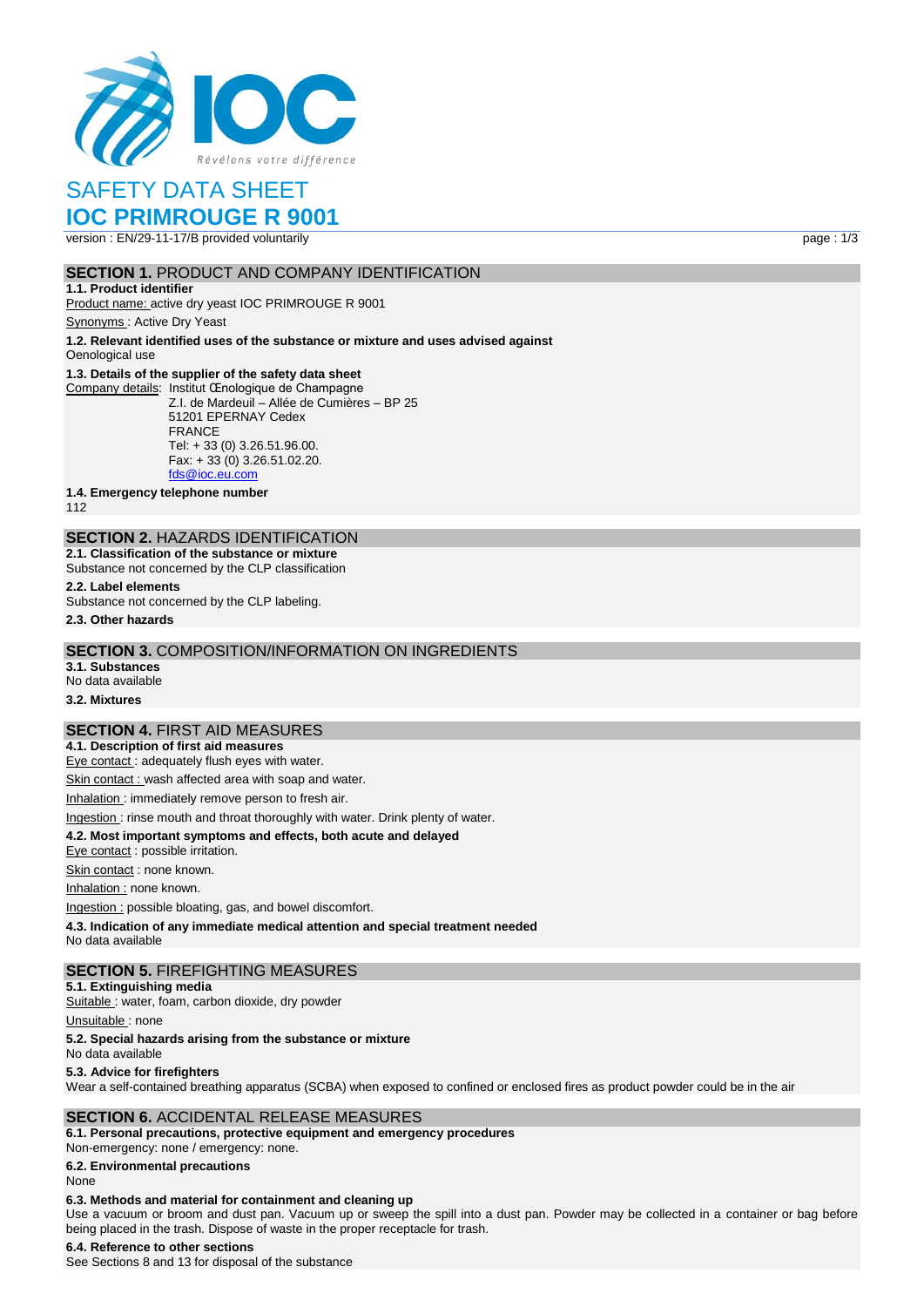

# SAFETY DATA SHEET

# **IOC PRIMROUGE R 9001**

version : EN/29-11-17/B provided voluntarily page : 2/3

## **SECTION 7.** HANDLING AND STORAGE

#### **7.1. Precautions for safe handling**

Handling : avoid breathing dust. Avoid contact with eyes.

Occupational hygiene : wash hands thoroughly after handling.

#### **7.2. Conditions for safe storage, including any incompatibilities**

Risks : not at risk for corrosion, fire, explosion, or chemical reaction.

Place of storage : no special instruction to minimize risks (see above). Store according to label directions to maintain label guarantees.

Fire/explosion protection: none needed.

#### **7.3. Specific end use(s)**

Recommended packaging material: Paper bags.

# **SECTION 8.** EXPOSURE CONTROL / PERSONAL PROTECTION

**8.1. Control parameters** See section 15. **8.2. Exposure controls** Engineering : none Eye/face protection : protective glasses should be worn in conditions of excessive dusting. Skin Hand : none Other : none. Wear appropriate clothing for work. Respiratory protection : protective mask should be worn in conditions of excessive dusting. Thermal protection: none Environmental exposure : none.

# **SECTION 9.** PHYSICAL AND CHEMICAL PROPERTIES

**9.1. Information on basic physical and chemical properties** Apperance : Granuled Odour :Typical yeast Odour threshold : not Applicable pH: not Applicable Melting / freezing point : not Applicable Initial boiling point and boiling range : not Applicable Flash point: not Applicable Evaporation rate: not Applicable Flammability (solid, gas): not Applicable Upper/lower flammability or explosive limits: not Applicable Vapour pressure: not Applicable Vapour density: not Applicable Relative density: not Applicable Solubility(ies): Yes Partition coefficient: n-octanol/water: not Applicable Auto-ignition temperature: not Applicable Decomposition temperature: not Applicable Viscosity: not Applicable Explosive properties: not Applicable Oxidising properties: not Applicable **9.2. Other information**

# **SECTION 10. STABILITY AND REACTIVITY**

**10.1. Reactivity** Not reactive **10.2. Chemical stability** Stable **10.3. Possibility of hazardous reactions** None **10.4. Conditions to avoid** None